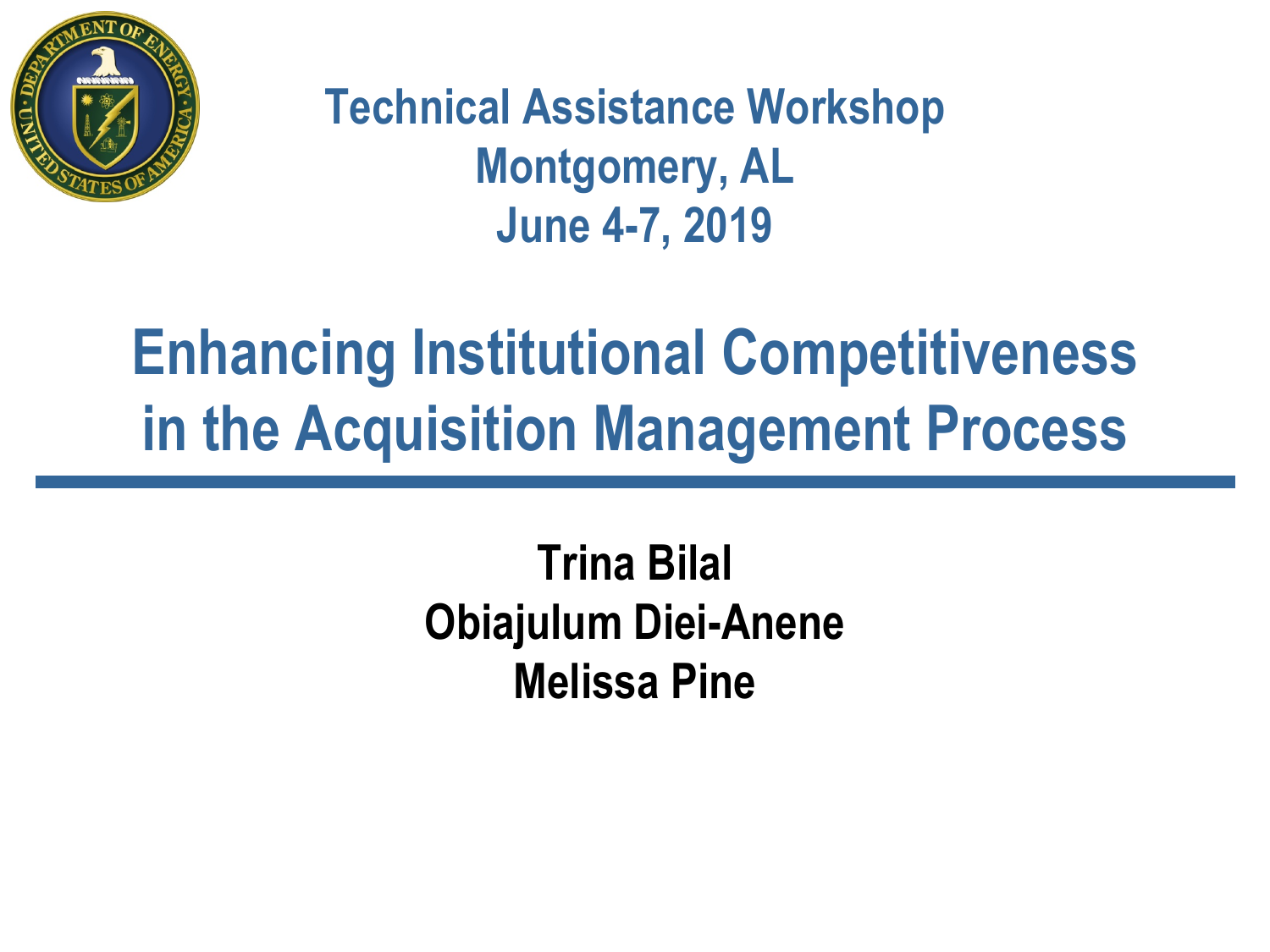

#### **Topics of Discussion**

- **Proposal Preparation**
- Financial Assistance/Contracts
- Tools to Enhance Competition
- Resources
- **Types of FA Instruments**
- Roles and Responsibilities
- Most Common Mistakes
- **E** Links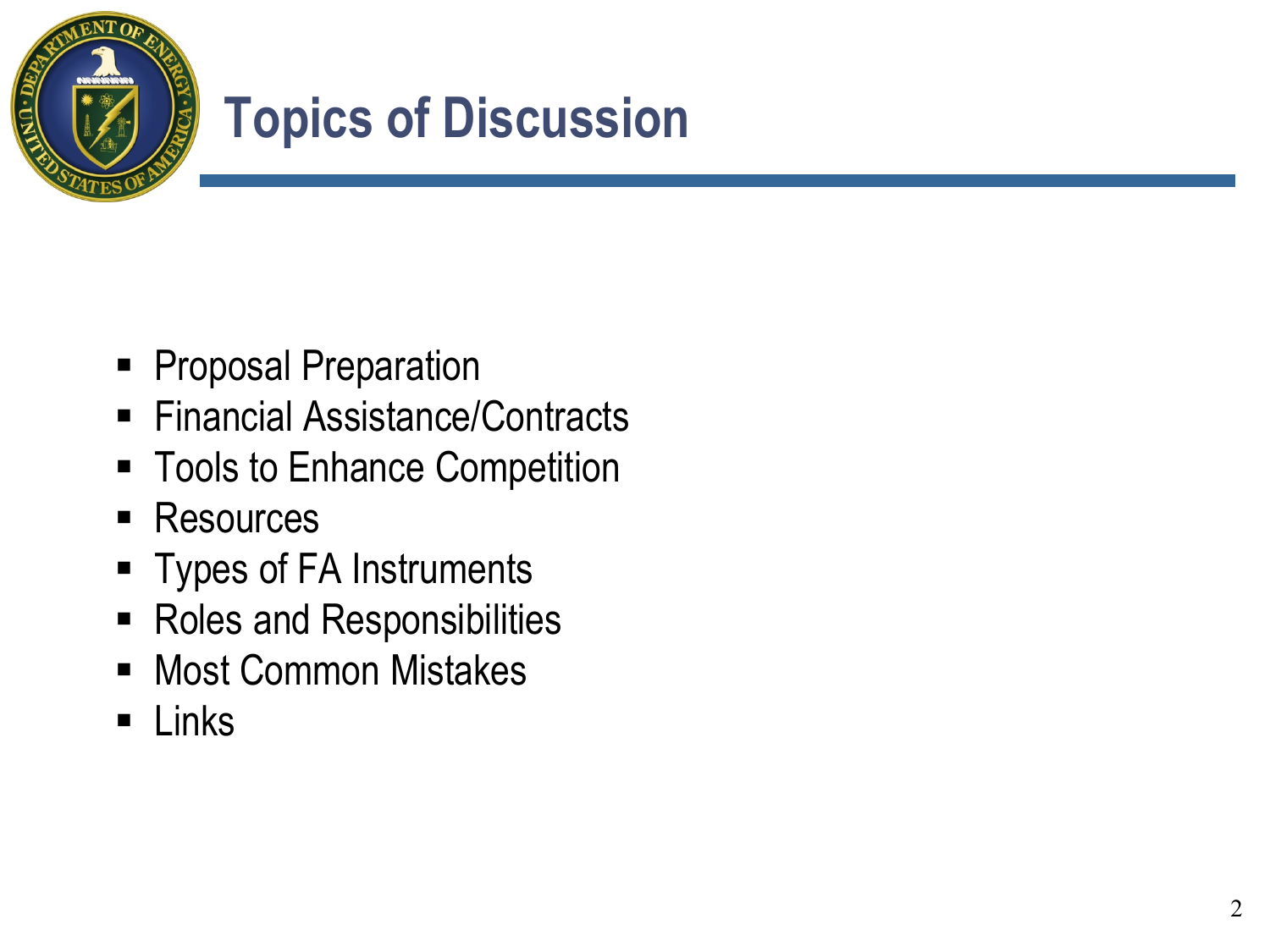

### **Proposal Preparation**

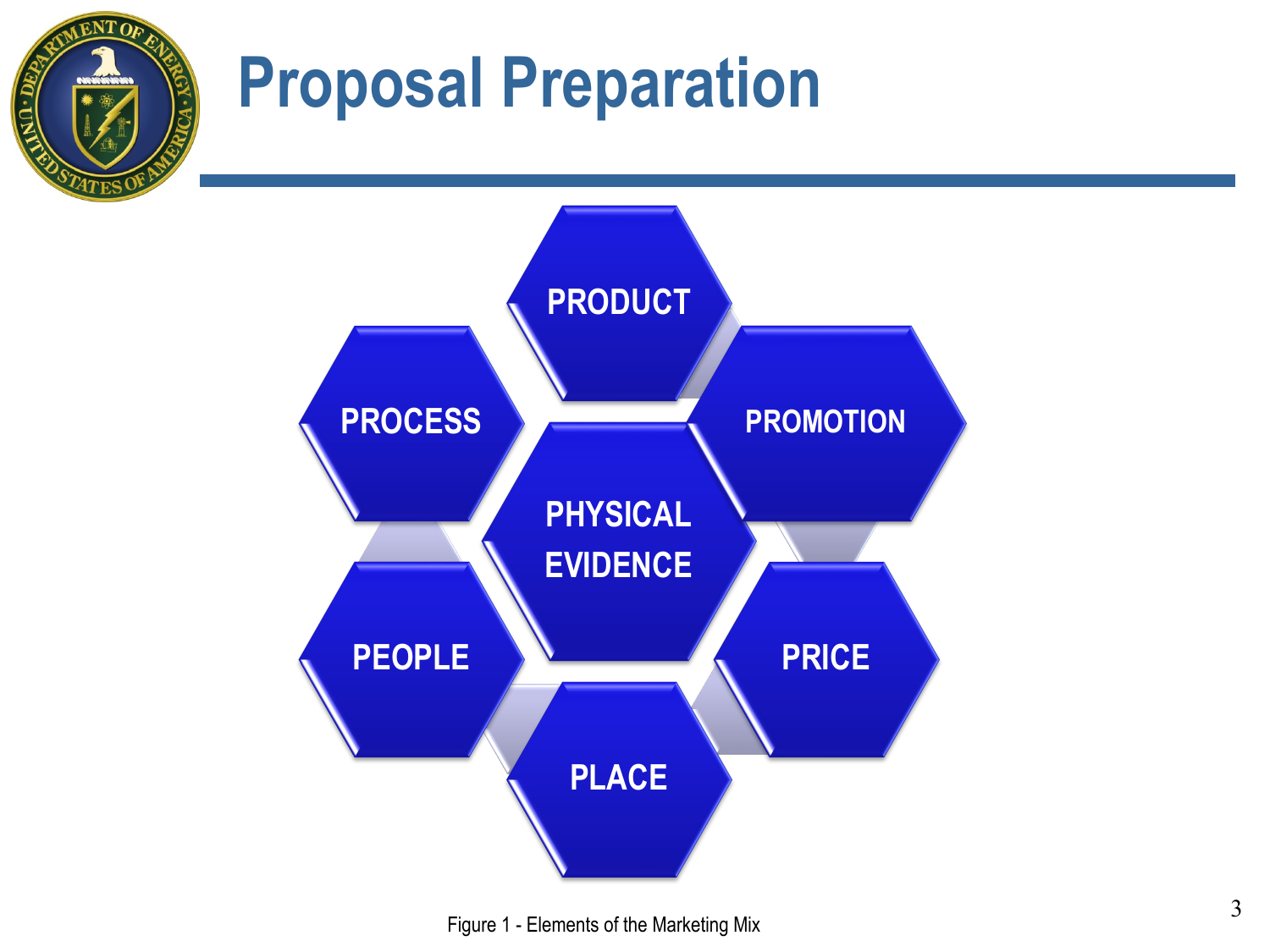

**What is Financial Assistance ?**

- Financial Assistance is the transfer of money or property to a recipient or subrecipient to accomplish a public purpose of support or stimulation authorized by Federal Statue through grants or cooperative agreements.
- Procurement Contracts- Used where the principle purpose of the instrument is to acquire property or services for the direct benefit or use of the U.S. Government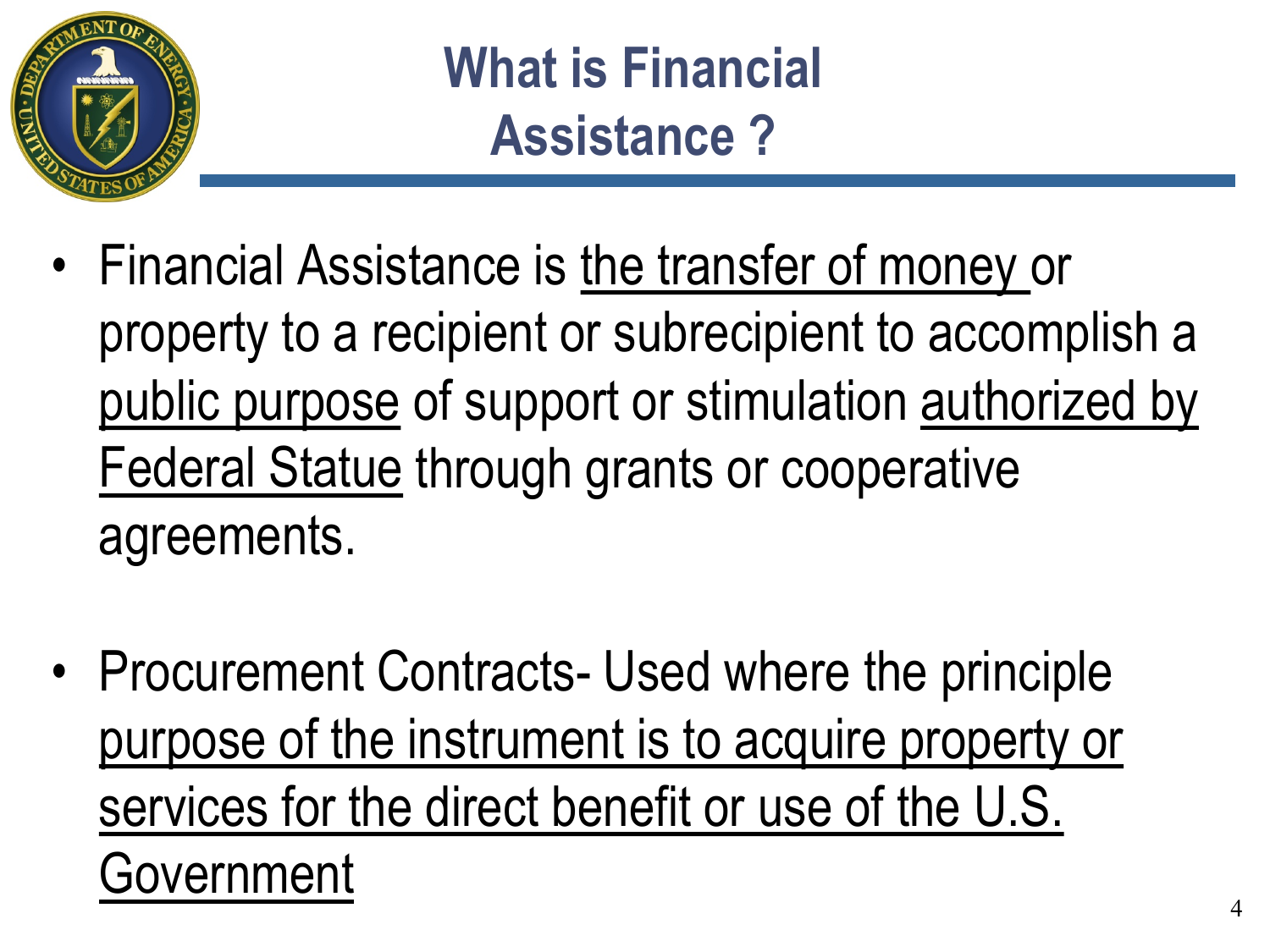

### **Tools to Enhance Competition**

- Registrations (SAM, Grants.gov)
- Constantly checking websites
- Capability Statement
- White Papers
- Build relationship with decision makers
- Vendor Outreach Meetings
- Attend Workshops and seminars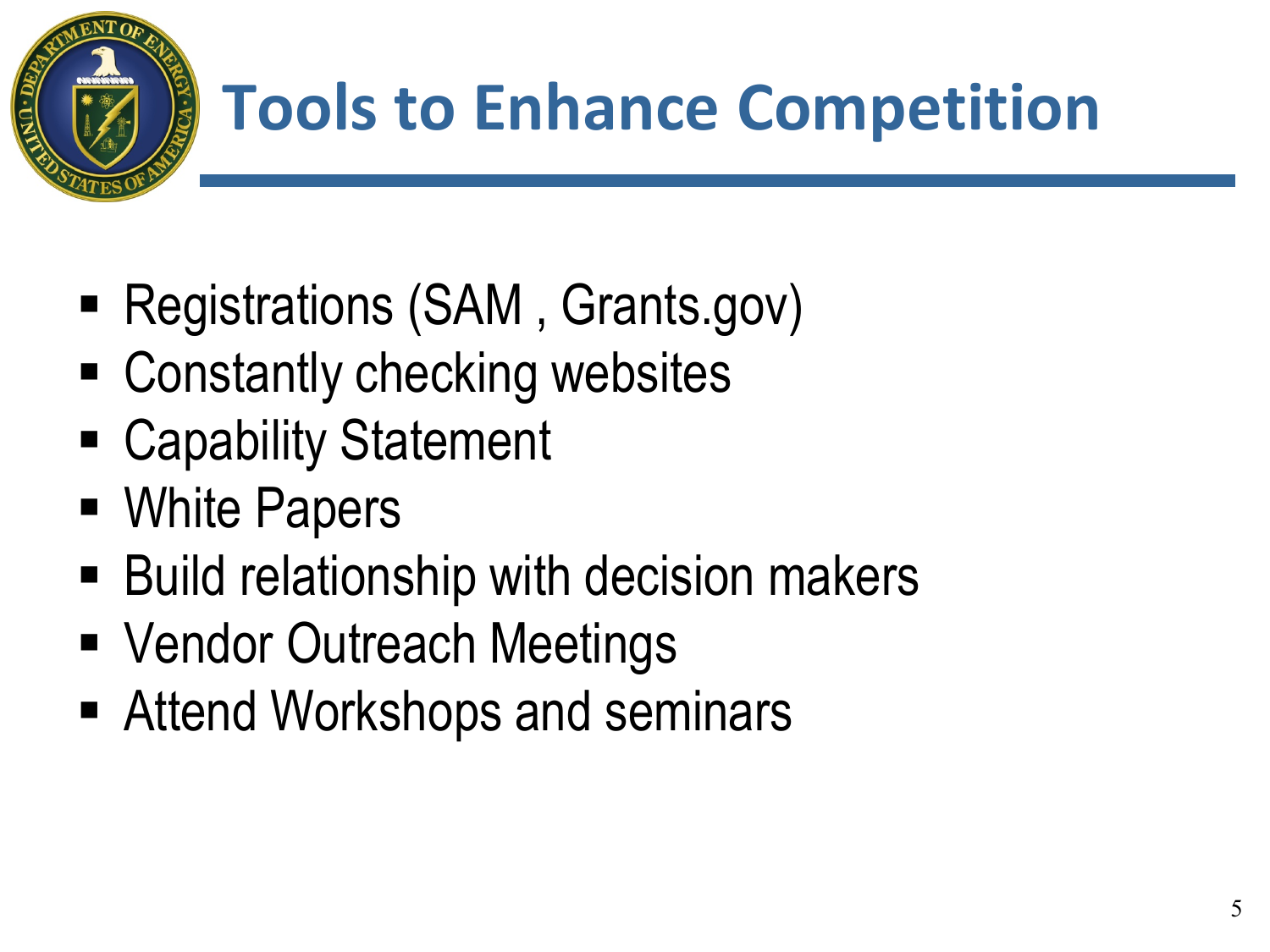



Can be anywhere the government is posting notices or opportunities!

- FBO.gov
- Grants.gov
- **FedConnect**
- GSA eBuy
- Agency web site

 $\star$  FEDBIZOPPS.GOV

**FedConnect** The Government Acquisition & Grants Portal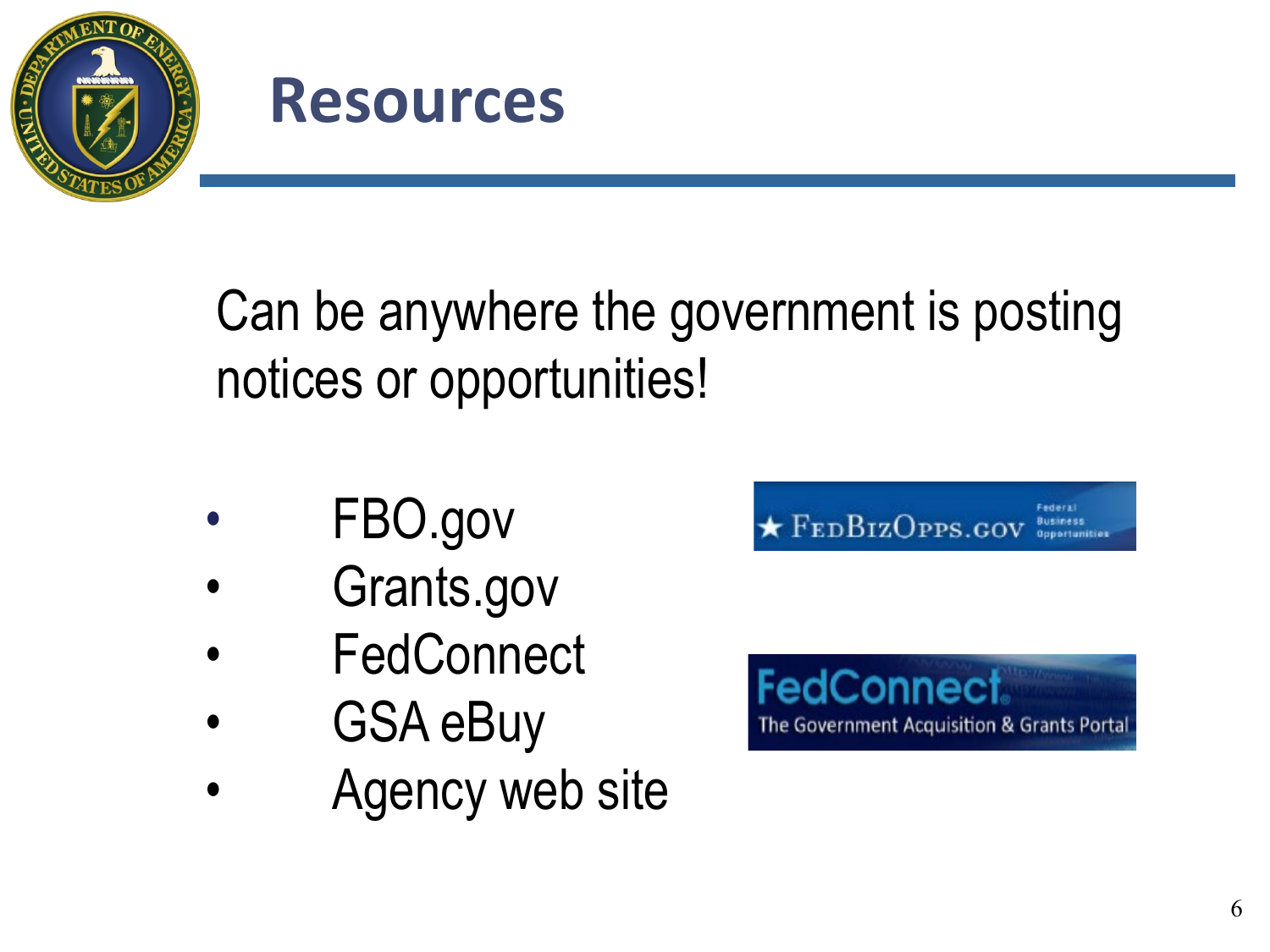

#### **Types of FA Instruments**

• Grants

• Cooperative Agreements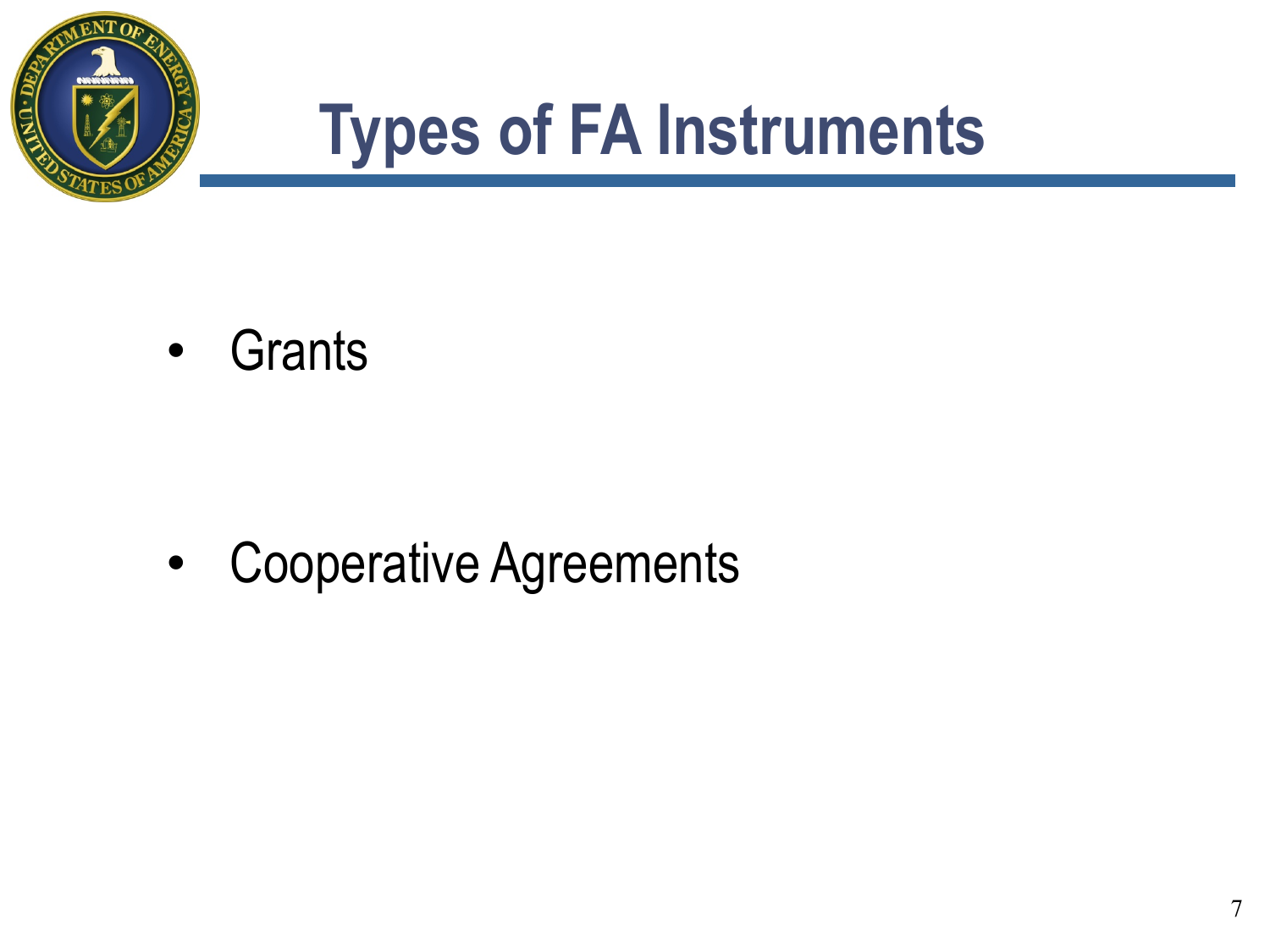

# **Key Players and Roles in FA**

- Head of Contracting Activity (HCA)
- Technical Project Officer (TPO)
- Contracting Officer
- Recipient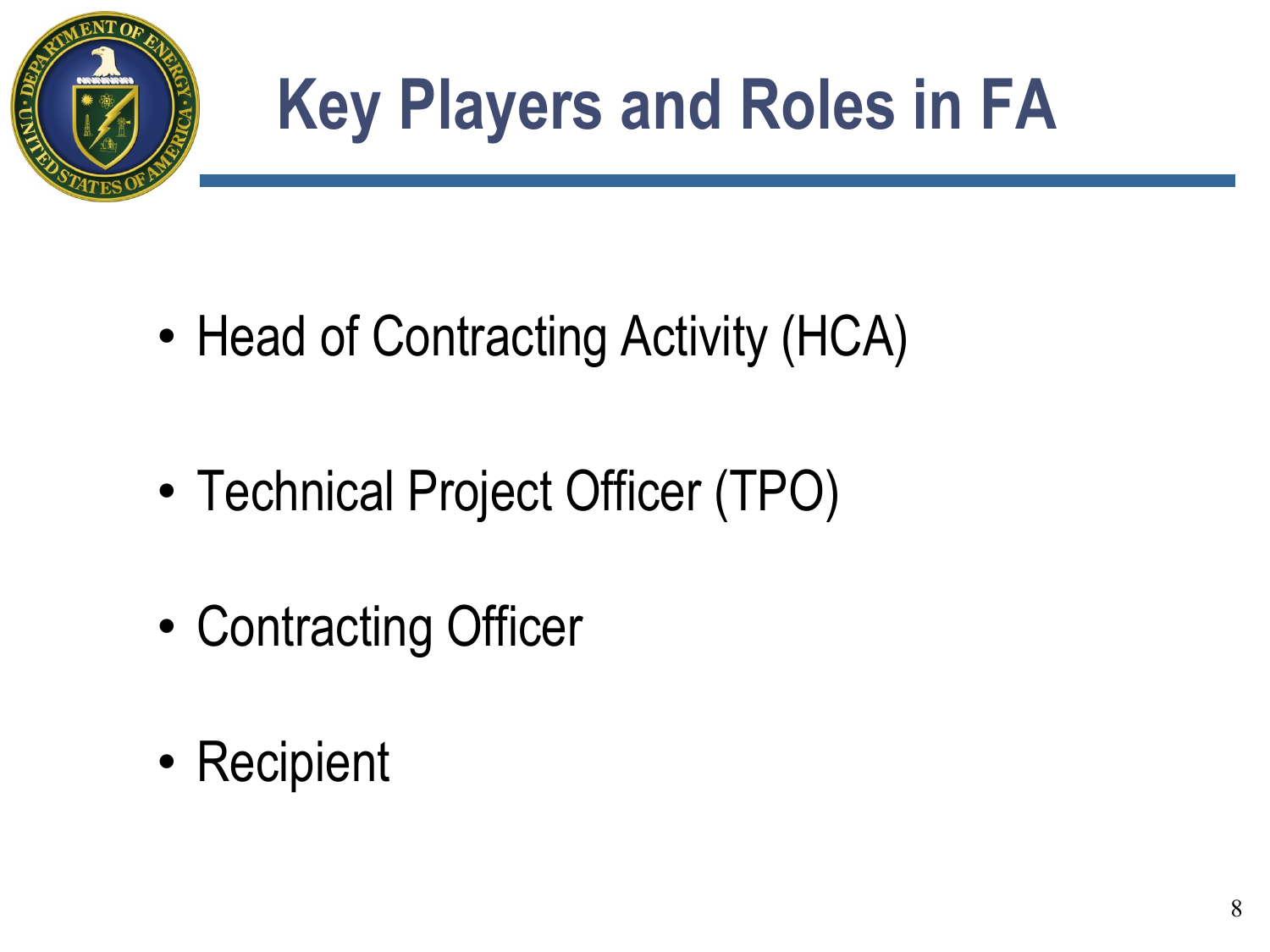

### **Common Mistakes with budget submission**

# **?**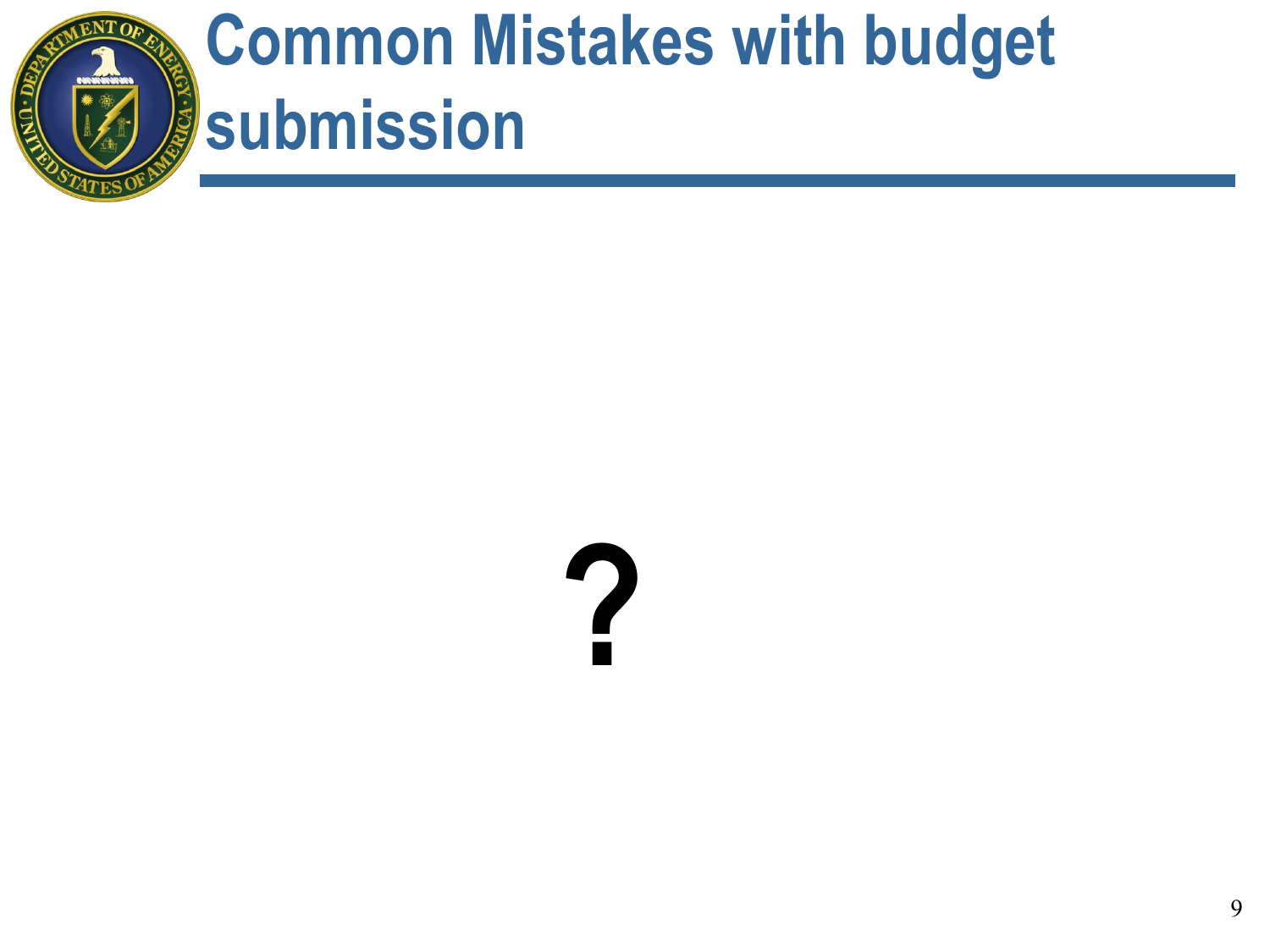

## **Application for Federal Assistance (SF-424)**

|                                                                                             |                   |                                                                   |                                                                                                    | Eagle allow Dalley, 83,12.216 |
|---------------------------------------------------------------------------------------------|-------------------|-------------------------------------------------------------------|----------------------------------------------------------------------------------------------------|-------------------------------|
| Application for Federal Assistance SF-424                                                   |                   |                                                                   |                                                                                                    |                               |
| 1. To per of the lost tooler :<br>Peoplication<br>Aplication<br>Changed/Comeded Application |                   | 3. Type of Application<br>New .<br>Continuation<br><b>Film in</b> | " If Fix viscos, se levé ap pro prial e lette (tri-<br>$7.08 + 10 + 46 +$                          |                               |
| 3. Date Reserve &                                                                           |                   | 4. App loan Lider Mar :                                           |                                                                                                    |                               |
| It at P red on at E will by hit we filter :                                                 |                   |                                                                   | lik - Paralama I Ausur of Loire Mile c.                                                            |                               |
|                                                                                             |                   |                                                                   |                                                                                                    |                               |
| State Use Delp:<br>8 . Dat a For salve 4 by Starte                                          |                   |                                                                   | 7. Shall a characterized both bide estimate                                                        |                               |
| <b>I. APPLICA HT BIFORM ATION</b>                                                           |                   |                                                                   |                                                                                                    |                               |
| ' a Legal Navier                                                                            |                   |                                                                   |                                                                                                    |                               |
| ' is. Even been if any apply I don if but her Nues have [ BIRSTIN]                          |                   |                                                                   | s. D special line at D LSD.                                                                        |                               |
|                                                                                             |                   |                                                                   |                                                                                                    |                               |
| d. A director                                                                               |                   |                                                                   |                                                                                                    |                               |
| 'The end 'T.                                                                                |                   |                                                                   |                                                                                                    |                               |
|                                                                                             |                   |                                                                   |                                                                                                    |                               |
|                                                                                             |                   |                                                                   |                                                                                                    |                               |
| <b>Element City</b><br>"Die                                                                 |                   |                                                                   |                                                                                                    |                               |
|                                                                                             |                   |                                                                   |                                                                                                    |                               |
| Ca as in Parish.<br><b>Kister</b>                                                           |                   |                                                                   |                                                                                                    |                               |
|                                                                                             |                   |                                                                   |                                                                                                    |                               |
| Practices:                                                                                  |                   |                                                                   |                                                                                                    |                               |
| Crate.                                                                                      | IN: USETED STATES |                                                                   |                                                                                                    |                               |
| Zip L Ph Ma LCodes                                                                          |                   |                                                                   |                                                                                                    |                               |
| in . Origin related for mail Librati.                                                       |                   |                                                                   |                                                                                                    |                               |
| De parternet Nature                                                                         |                   |                                                                   | Division in Names                                                                                  |                               |
|                                                                                             |                   |                                                                   |                                                                                                    |                               |
|                                                                                             |                   |                                                                   |                                                                                                    |                               |
|                                                                                             |                   |                                                                   | F. Ha me and contact televisation of percent to be contacted on matters (modify) this application. |                               |
|                                                                                             |                   |                                                                   | "Finible on :                                                                                      |                               |
|                                                                                             |                   |                                                                   |                                                                                                    |                               |
| "La si Na me"                                                                               |                   |                                                                   |                                                                                                    |                               |
| <b>Zal for</b>                                                                              |                   |                                                                   |                                                                                                    |                               |
|                                                                                             |                   |                                                                   |                                                                                                    |                               |
| For line<br>Middle Name<br>Title.                                                           |                   |                                                                   |                                                                                                    |                               |
| Thrips who a box of Affilia them.                                                           |                   |                                                                   |                                                                                                    |                               |
| Take in an Non Int .                                                                        |                   |                                                                   | Factor et any                                                                                      |                               |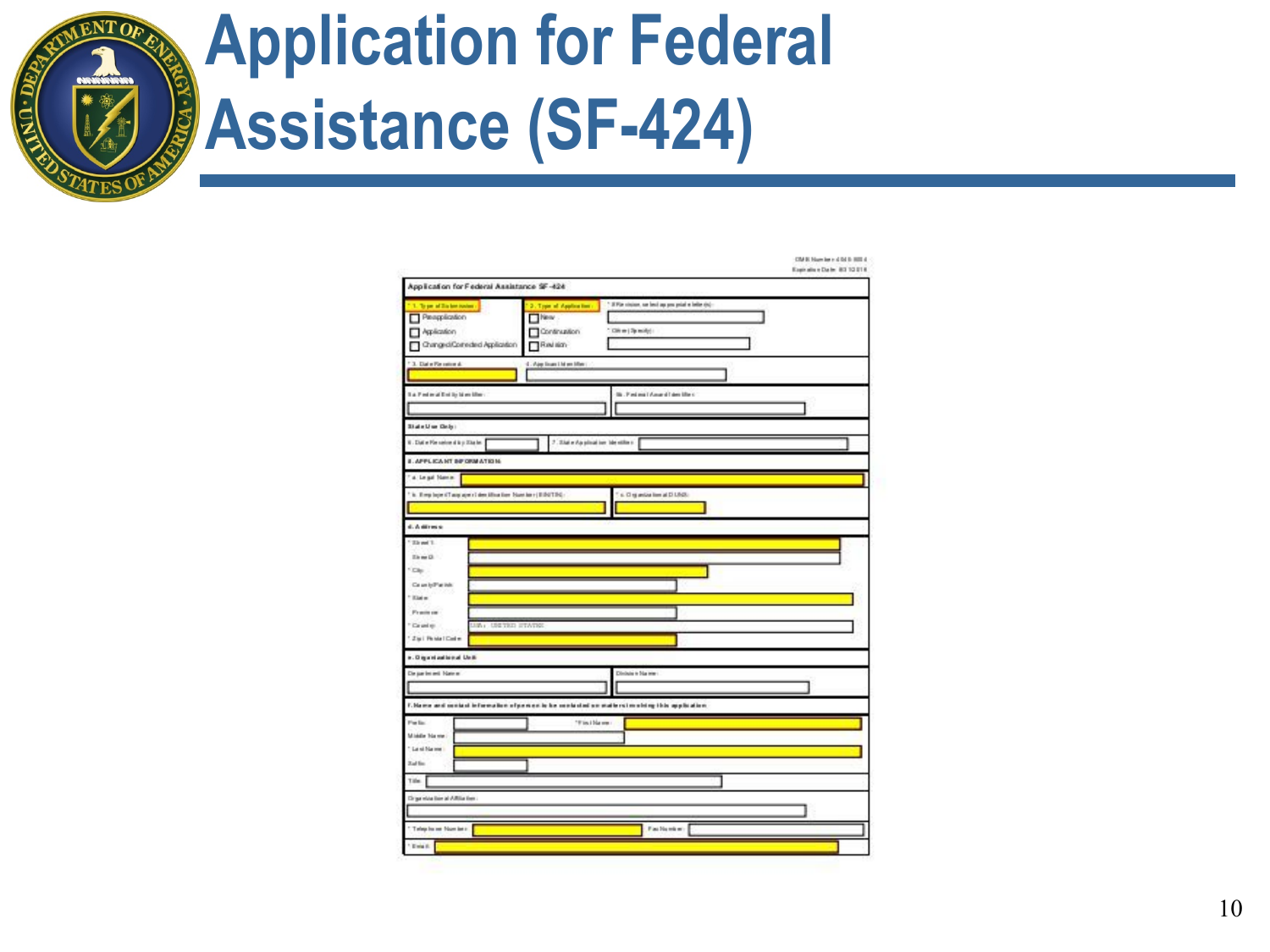

Applicant Name: Applicant Number:

#### **Budget Information - Non Construction Programs**

| Section A - Budget Summary             |                                                     |                                    |             |                                            |             | OMB Approval No. 0348-0044 |  |
|----------------------------------------|-----------------------------------------------------|------------------------------------|-------------|--------------------------------------------|-------------|----------------------------|--|
| Grant Program Function or<br>Activity  | Catalog of Federal<br>Domestic Assistance<br>Number | <b>Estimated Unobligated Funds</b> |             | New or Revised Budget                      |             |                            |  |
|                                        |                                                     | Federal                            | Non-Federal | Federal                                    | Non-Federal | Total                      |  |
| (a)                                    | (b)                                                 | (c)                                | (d)         | (e)                                        | (f)         | (g)                        |  |
| 1.                                     |                                                     |                                    |             |                                            |             | \$0                        |  |
| 2.                                     |                                                     |                                    |             |                                            |             | \$0                        |  |
| 3.                                     |                                                     |                                    |             |                                            |             | \$0                        |  |
| 4.                                     |                                                     |                                    |             |                                            |             | \$0                        |  |
| Totals<br>5.                           |                                                     | \$0                                | \$0         | \$0                                        | \$0         | \$0                        |  |
| Section B - Budget<br>Categories       |                                                     |                                    |             |                                            |             |                            |  |
| 6. Object Class Categories             |                                                     |                                    |             | <b>Grant Program, Function or Activity</b> | Total (5)   |                            |  |
|                                        |                                                     | (1)                                | (2)         | (3)                                        | (4)         |                            |  |
| a. Personnel                           |                                                     |                                    |             |                                            |             | \$0                        |  |
| b. Fringe Benefits                     |                                                     |                                    |             |                                            |             | \$0                        |  |
| c. Travel                              |                                                     |                                    |             |                                            |             | \$0                        |  |
| d. Equipment                           |                                                     |                                    |             |                                            |             | \$0                        |  |
| e. Supplies                            |                                                     |                                    |             |                                            |             | \$0                        |  |
| f. Contractual                         |                                                     |                                    |             |                                            |             | \$0                        |  |
| g. Construction                        |                                                     |                                    |             |                                            |             | \$0                        |  |
| h. Other                               |                                                     |                                    |             |                                            |             | \$0                        |  |
| i. Total Direct Charges (sum of 6a-6h) |                                                     | \$0                                | \$0         | \$0                                        | \$0         | \$0                        |  |
| j. Indirect Charges                    |                                                     |                                    |             |                                            |             | \$0                        |  |
| k. Totals (sum of 6i-6j)               |                                                     | \$0                                | \$0         | \$0                                        | \$0         | \$0                        |  |
|                                        |                                                     |                                    |             |                                            |             |                            |  |
| 7. Program Income                      |                                                     |                                    |             |                                            |             | \$0                        |  |

**SF-424A (Rev. 4-92)**  Previous Edition Usable **Prescribed by OMB Circular A-102** Prescribed by OMB Circular A-102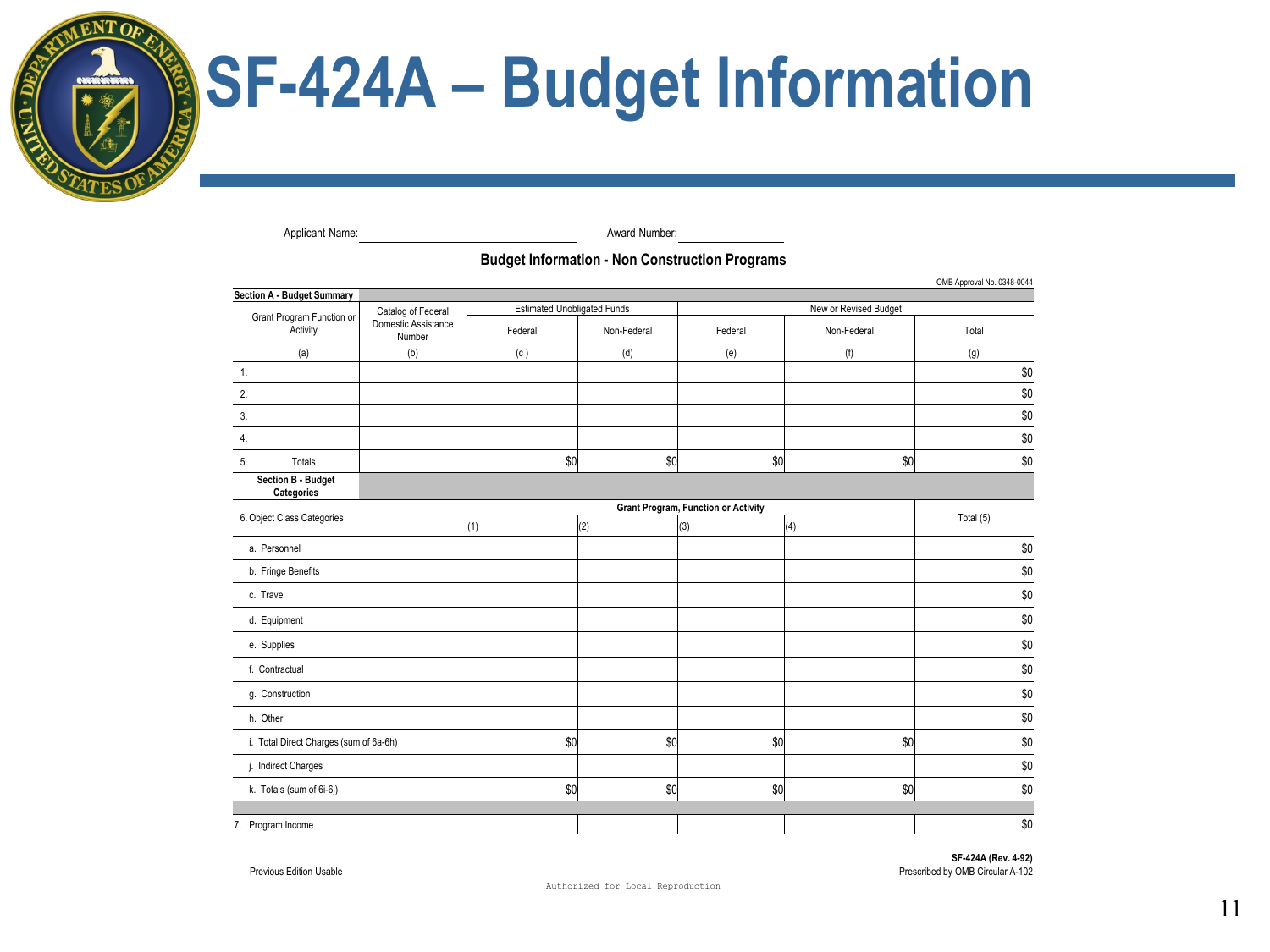

#### **PMC123.1- Budget Justification**

**PMC123.1 - Budget Justification for SF 424A Budget**

**Instructions and Summary**

**Award Number: Date of Submission: Award Recipient: Form submitted by:** 

(May be award recipient or sub-recipient)

**Please read the instructions on each page before starting. If you have any questions, please ask your DOE contact. It will save you time!** 

**On this form, provide detailed support for the estimated project costs identified on the SF-424A form (Budget). X**

**● The dollar amounts on this page must match the amounts on the associated SF-424A.**

**● The award recipient and each sub-recipient with estimated costs of \$100,000 or more must complete this form and a SF-424A form.**

**● The total budget presented on this form and on the SF424A must include both Federal (DOE), and Non-Federal (cost share) portions, thereby reflecting TOTAL PROJECT COSTS proposed.**

**● For costs in each Object Class Category on the SF-424A, complete the corresponding worksheet on this form (tab at the bottom of the page).** 

**● All costs incurred by the preparer's sub-recipients, vendors, contractors, consultants and Federal Research and Development Centers (FFRDCs), should be entered only in section f. Contractual. All other sections are for the costs of the preparer only.**

#### **SUMMARY OF BUDGET CATEGORY COSTS PROPOSED**

**(Note: The values in this summary table are from entries made in each budget category sheet.)**

| <b>CATEGORY</b>              | <b>Budget Period 1</b> | <b>Budget Period 2</b> | <b>Budget Period 3</b> | <b>Total Costs</b> | <b>Project Costs</b> | <b>Comments</b>          |
|------------------------------|------------------------|------------------------|------------------------|--------------------|----------------------|--------------------------|
|                              | Costs                  | Costs                  | Costs                  |                    | %                    | (Add comments as needed) |
| la. Personnel                | \$0                    | \$0                    | \$0                    | \$0                |                      |                          |
| b. Fringe Benefits           | \$0                    | \$0                    | \$0                    | \$0                |                      |                          |
| c. Travel                    | \$0                    | \$0                    | \$0                    | \$O                |                      |                          |
| d. Equipment                 | \$0                    | \$0                    | \$0                    | \$0                |                      |                          |
| e. Supplies                  | \$0                    | \$0                    | \$0                    | \$O                |                      |                          |
| f. Contractual               |                        |                        |                        |                    |                      |                          |
| Sub-recipient                |                        |                        | \$O                    | \$0                |                      |                          |
| <b>FFRDC</b>                 | SO                     | \$0                    | \$O                    | \$0                |                      |                          |
| Vendor                       | \$O                    | \$0                    | \$0                    | SO                 |                      |                          |
| <b>Total Contractual</b>     | \$0                    | \$0                    | \$0                    | \$0                |                      |                          |
| g. Construction              | \$0                    | \$0                    | \$0                    | \$0                |                      |                          |
| <b>h. Other Direct Costs</b> | \$0                    | \$0                    | \$0                    | \$O                |                      |                          |
| . Indirect Charges           | \$0                    | \$0                    | \$0                    | \$0                |                      |                          |
| <b>Total Project Costs</b>   | \$O                    | \$0                    | \$0                    | \$O                |                      |                          |

**Additional Explanations/Comments (as necessary)**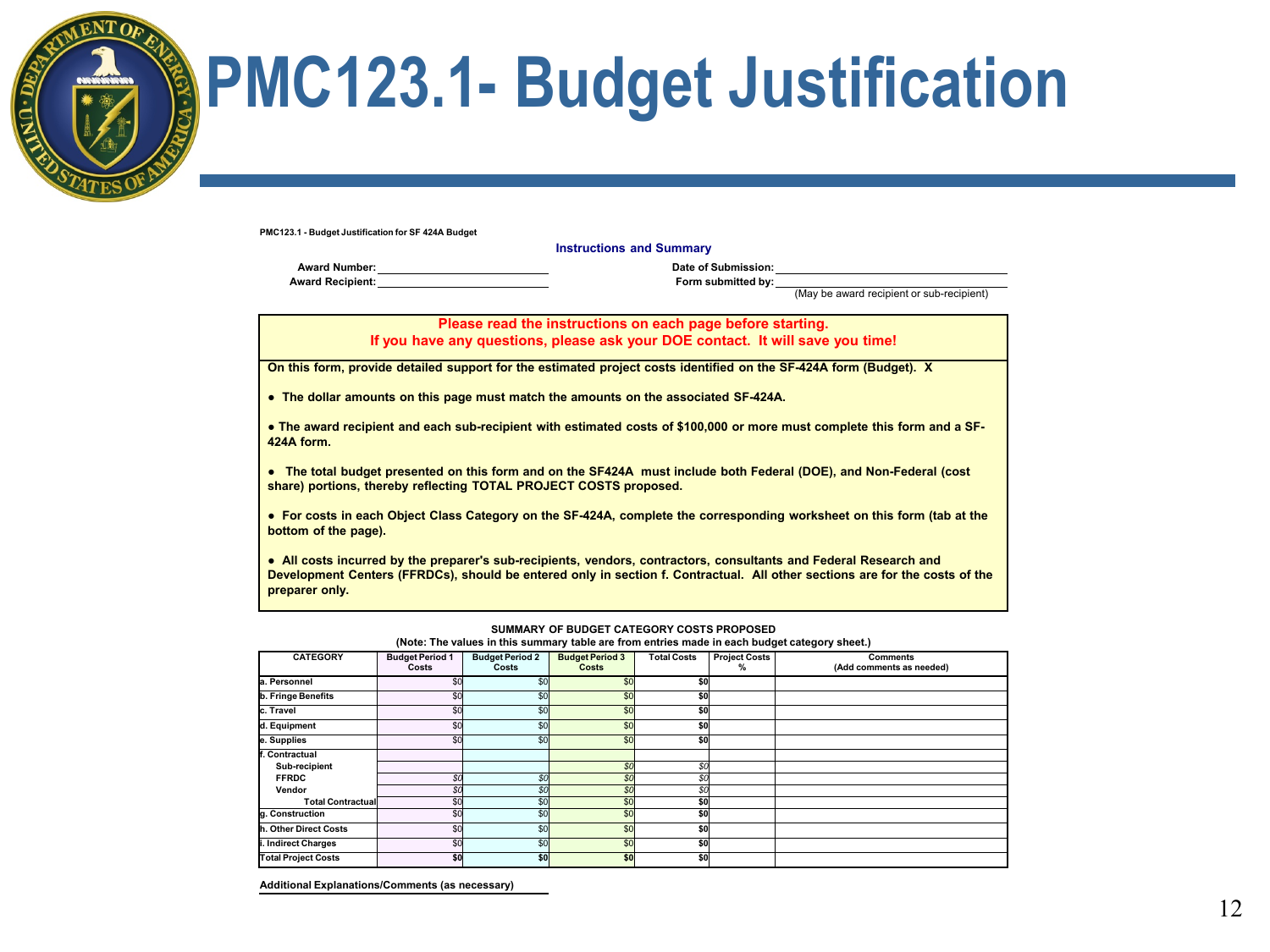

### **Online Resources**

- **Funding and Financing Opportunities:** 
	- <https://www.energy.gov/energy-economy/funding-financing>
- **Financial Assistance laws and policies:** 
	- [https://energy.gov/management/office-management/operational](https://energy.gov/management/office-management/operational-management/financial-assistance)management/financial-assistance
	- <https://www.grants.gov/web/grants/learn-grants/grant-policies.html>
- **Reporting waste, fraud and abuse:**
	- <https://energy.gov/ig/ig-hotline>
	- <https://energy.gov/ig/complaint-form>
- **Fraud Awareness:**

<https://www.grants.gov/web/grants/learn-grants/grant-fraud.html> <sup>13</sup>